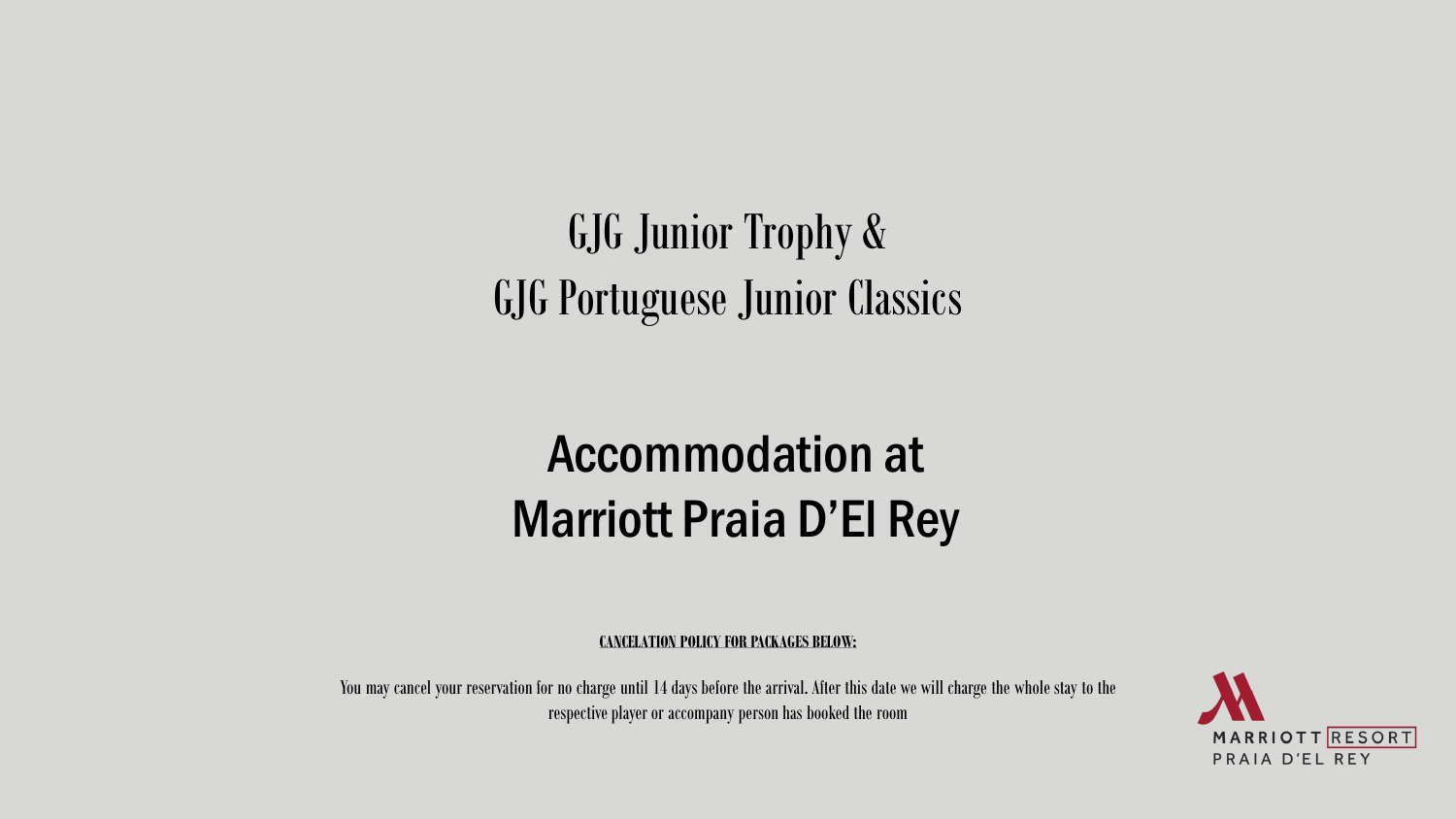

# GOLFERS OPTION I

Praia D'El Rey and West Cliffs Golf Courses

#### **Golf Package Includes:**

- 5 nights accommodation in a Garden/Golf view room at Praia D´El Rey Marriott Hotel;

- Daily buffet breakfast at the Hotel Restaurant;

- Includes 1 practice round + 3 tournament rounds of golf - **This package is either available for GJG Junior Trophy at Praia D´El Rey or GJG Portuguese Junior Classics at West Cliffs**.

- Manual trolley

- Unlimited warm-up driving range balls before tee Off

- 1 Dinner (Chef's choice) with water included;

- Free access to Health Club with Gymnasium, Jacuzzi, Turkish bath, indoor and outdoor
- swimming pools;
- Free Transfer between the golf courses
- Complimentary WIFI

Price per person in a double/twin Garden/Golf view room €527,50 Price per person in a Single Garden/Golf view room €760,00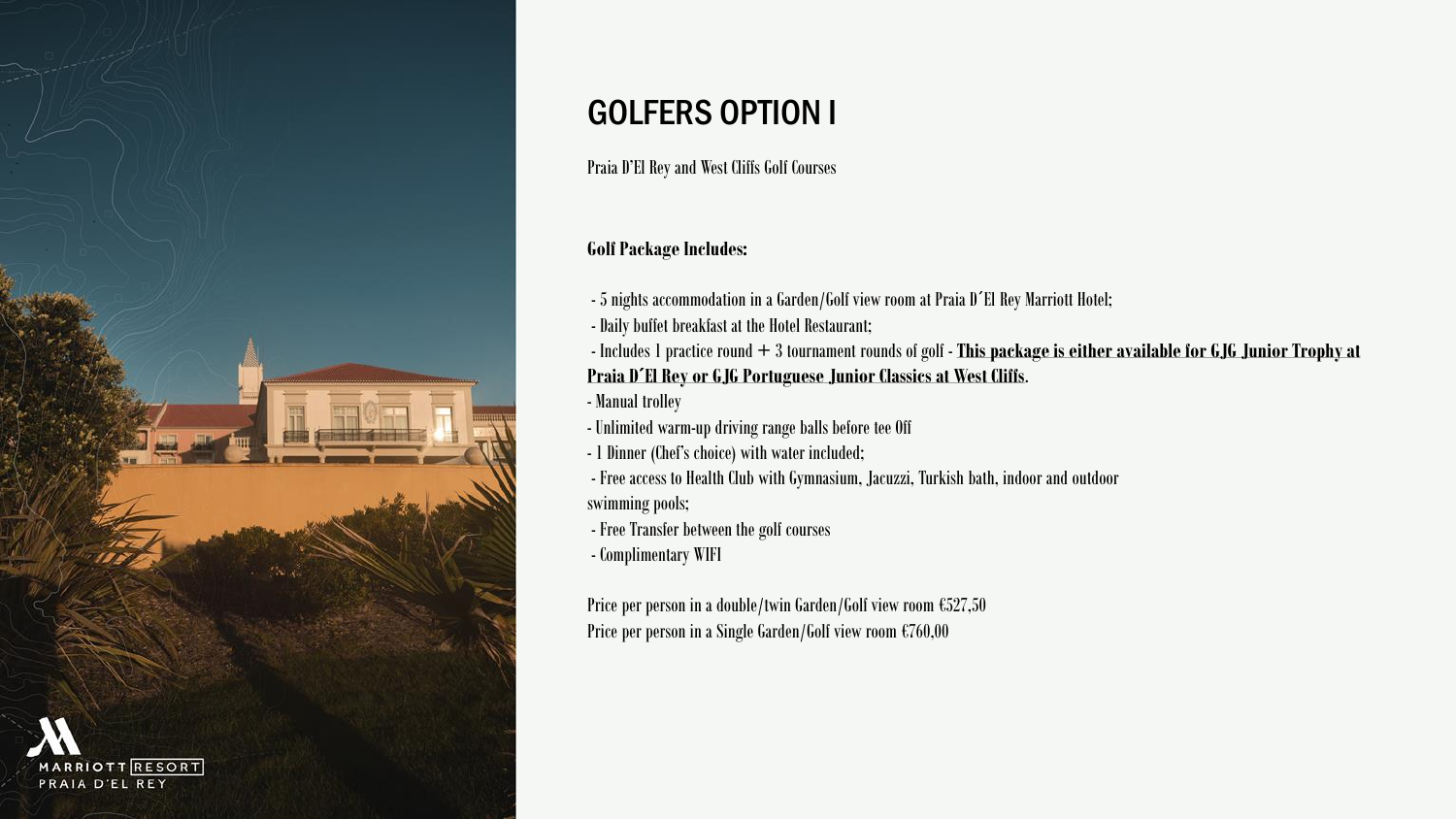

# GOLFERS OPTION II

Praia D'El Rey and West Cliffs Golf Courses

#### **Golf Package Includes:**

- 10 nights accommodation in a Garden/Golf view room at Praia D´El Rey Marriott Hotel;
- Daily buffet breakfast at the Hotel Restaurant;
- Includes 2 practice round + 6 tournament rounds of golf **- This package is either available for GJG Junior Trophy at Praia D´El Rey or GJG Portuguese Junior Classics at West Cliffs**
- Manual trolley
- Unlimited warm-up driving range balls before tee Off
- 2 Dinners (Chef's choice) with water included;
- Free access to Health Club with Gymnasium, Jacuzzi, Turkish bath, indoor and outdoor
- swimming pools;
- Free Transfer between the golf courses
- Complimentary WIFI

Price per person in a double/twin Garden/Golf view room €1063,50 Price per person in a Single Garden/Golf view room €1528,50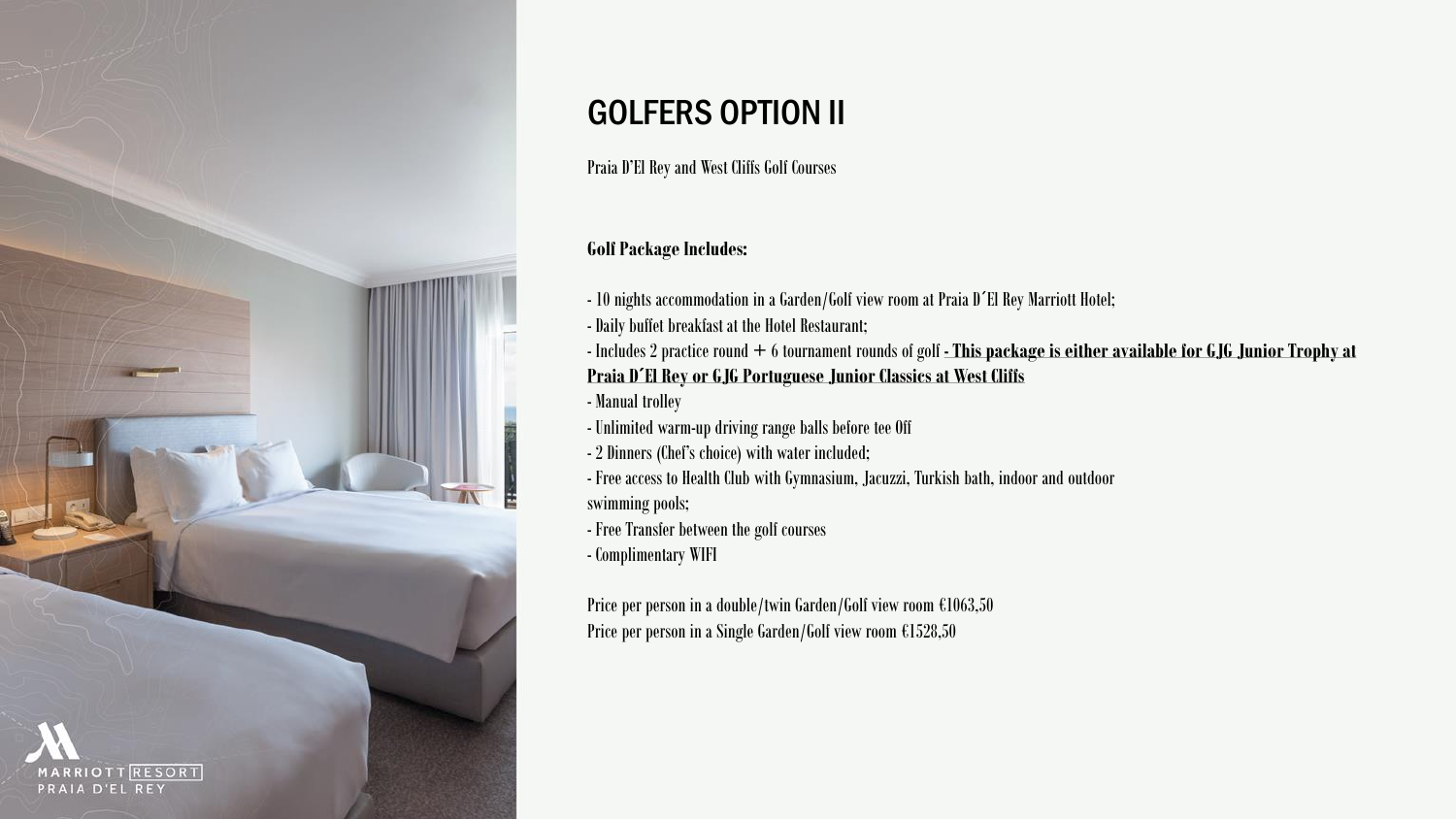

### TOURNAMENT ONLY

Praia D'El Rey and West Cliffs Golf Courses

#### **Golf Package Includes:**

Package Includes:

- Includes 1 practice round + 3 tournament rounds of golf **This package is either available for GJG Junior Trophy at Praia D´El Rey or GJG Portuguese Junior Classics at West Cliffs**.
- Manual trolley
- Unlimited warm-up driving range balls before tee Off
- 1 Dinner (Chef's choice) with water included;

Price per person €299,00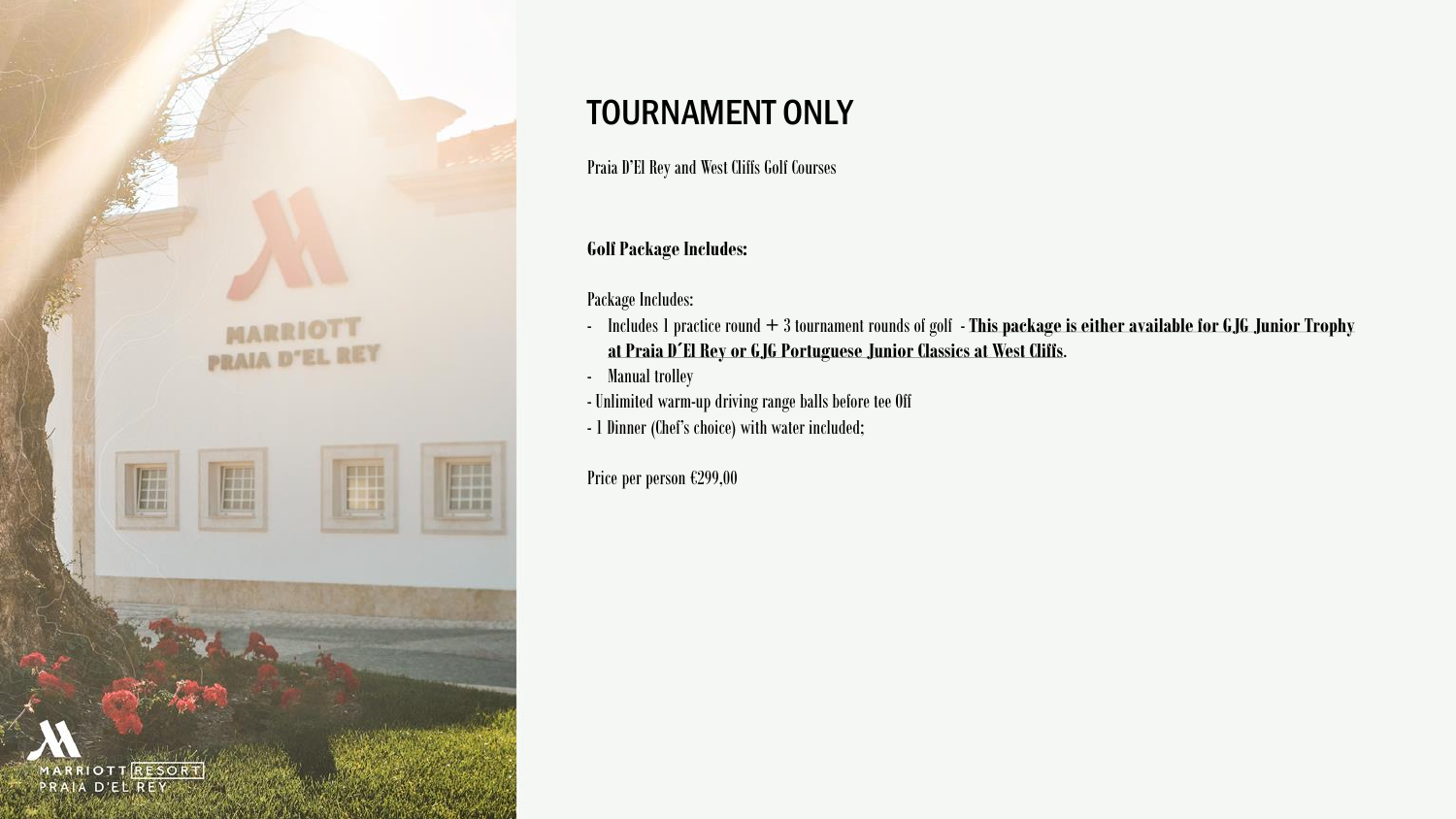## NON-GOLFERS OPTION I

Praia D'El Rey and West Cliffs Golf Courses

**Golf Package Includes:**

- 5 nights accommodation in a Garden/Golf view room at Praia D´El Rey Marriott Hotel;
- Daily buffet breakfast at the Hotel Restaurant;
- 1 Dinner (Chef's choice) with water included;
- Free access to Health Club with Gymnasium, Jacuzzi, Turkish bath, indoor and outdoor swimming pools;
- Complimentary WIFI

Price per person in a double/twin Garden/Golf view room €371,50 Price per person in a Single Garden/Golf view room €579,00